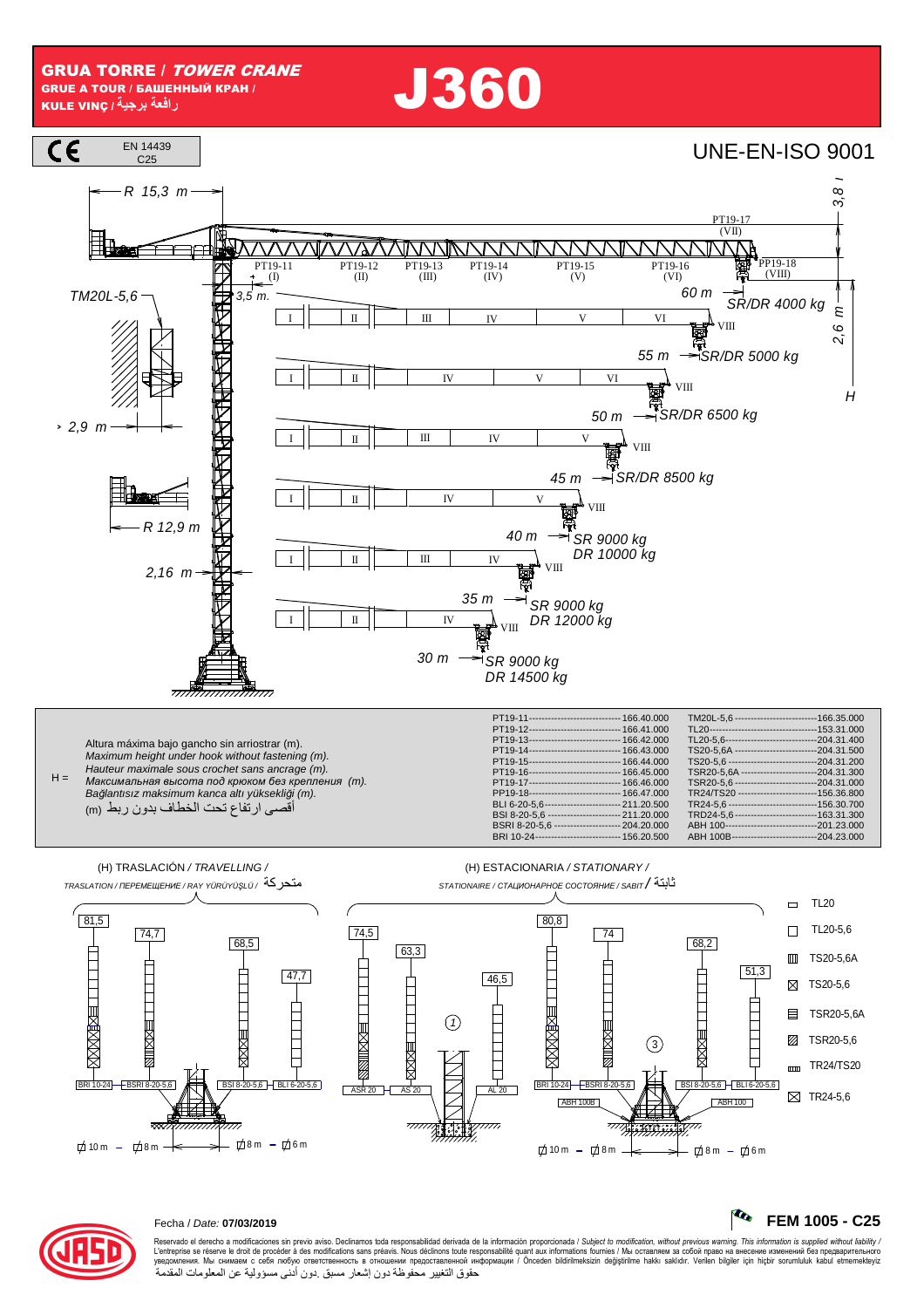| $  \overline{ \textsf{CARGAS} } / \textsf{\textit{LOADS} } / \textsf{\textit{chances} } / \textsf{\textit{HAPY3KM} } / \textsf{\textit{VÜKLER} } /  $ |                   |                                                                                                                                       |            |            |            |            |            |      |      |      | <b>J360</b> |
|-------------------------------------------------------------------------------------------------------------------------------------------------------|-------------------|---------------------------------------------------------------------------------------------------------------------------------------|------------|------------|------------|------------|------------|------|------|------|-------------|
| A <sub>P</sub><br>SR/DR (t)                                                                                                                           |                   | أقصى حمولة/ Cargas máximas / Maximum loads / Charges maximales / Максимальные нагрузки / Maksimum yük<br>$SR/DR - 9/18$ (t)           |            |            |            |            |            |      |      |      |             |
| <u>kana</u><br>[m]                                                                                                                                    | 9t/18t<br>$@$ (m) | Alcance del gancho [m] / Hook reach [m] / Portée du crochet (m) / Paðuyc действия крюка (m) / Kancanın yüksekliği (m) /<br>مدى الخطاف |            |            |            |            |            |      |      |      |             |
|                                                                                                                                                       |                   | 15                                                                                                                                    | 20         | 25         | 30         | 35         | 40         | 45   | 50   | 55   | 60          |
| 60 m                                                                                                                                                  | 31,1/16,7         | 9,00/18,00                                                                                                                            | 9,00/14,76 | 9,00/11,53 | 9,00/9,38  | 7,84       | 6,69       | 5,79 | 5,08 | 4,49 | 4,00        |
| 55 m                                                                                                                                                  | 33,8/18,1         | 9,00/18,00                                                                                                                            | 9,00/16,16 | 9,00/12,66 | 9.00/10,32 | 8,65       | 7,39       | 6,42 | 5,64 | 5,00 |             |
| 50 m                                                                                                                                                  | 38,0/20,3         | 9,00/18,00                                                                                                                            | 9,00/18,00 | 9,00/14,38 | 9,00/11,75 | 9,00/9,88  | 8,47       | 7,38 | 6,50 |      |             |
| 45 m                                                                                                                                                  | 42,8/22,9         | 9,00/18,00                                                                                                                            | 9,00/18,00 | 9,00/16,40 | 9,00/13,44 | 9,00/11,32 | 9,00/9,73  | 8,50 |      |      |             |
| 40 m                                                                                                                                                  | 40,0/23,5         | 9,00/18,00                                                                                                                            | 9,00/18,00 | 9,00/16,83 | 9,00/13,79 | 9,00/11,63 | 9,00/10,00 | —    |      |      |             |
| 35 <sub>m</sub>                                                                                                                                       | 35,0/24,2         | 9,00/18,00                                                                                                                            | 9,00/18,00 | 9,00/17,35 | 9,00/14,23 | 9,00/12,00 |            |      |      |      |             |
| 30 <sub>m</sub>                                                                                                                                       | 30,0/24,6         | 9,00/18,00                                                                                                                            | 9,00/18,00 | 9,00/17,68 | 9,00/14,50 |            |            |      |      |      |             |



| <b>J360</b><br>َنْقَل/LASTRES INFERIORES   LOWER BALLASTS / LESTS INFÉRIEURS / НИЖНИЙ БАЛЛАСТ / ALT AĞIRLIK TAŞLARI |           |      |  |      |      |      |      |  |
|---------------------------------------------------------------------------------------------------------------------|-----------|------|--|------|------|------|------|--|
| <b>BRI 10-24</b>                                                                                                    | $H^*$ (m) | 70,3 |  |      | 75,9 | 81,5 |      |  |
|                                                                                                                     | P(t)      | 48   |  | 72   |      | 96   |      |  |
| <b>BSRI 8-20-5.6</b>                                                                                                | $H^*$ (m) | 63,5 |  | 69,1 |      | 74.7 |      |  |
|                                                                                                                     | P(t)      | 72   |  | 96   |      | 120  |      |  |
| <b>BSI 8-20-5,6</b>                                                                                                 | $H^*$ (m) | 51.7 |  | 57.3 | 62.9 |      | 68,5 |  |
|                                                                                                                     | P(t)      | 48   |  | 60   | 72   |      | 84   |  |
| <b>BLI 6-20-5.6</b>                                                                                                 | $H^*$ (m) | 25,3 |  | 36,5 |      | 51,3 |      |  |
|                                                                                                                     | P(t)      | 70   |  | 84   |      | 108  |      |  |

الارتفاع أسفل الخطاف / H: Altura bajo gancho / Height under hook / Hauteur maximale sous crochet Высота под крюком / Kanca altı yüksekliği / فرتفاع أسفل الخطاف / P: Peso / Weight / Poids / Вес / Ağırlık / وزن

Para alturas intermedias tomar el lastre correspondiente a la altura superior / For intermediate heights take the ballast corresponding to the higher height / Pour les hauteurs intermédiaires, opter pour le lest correspondant à la hauteur immédiatement supérieure / Для промежуточных высот возьмите балласт, соответствующий большей высоте / Orta yükseklikler için daha üst bir yüksekliğe karşılık للارتفاعات البينية يرجى استخدام الثقل العائد للارتفاع الأعلى / .gelen ağırlığı alınız



Reservado el derecho a modificaciones sin previo aviso. Declinamos toda responsabilidad derivada de la información proporcionada / Subjec*t to modification, without previous warning. This information is supplied without l* حقوق التغيير محفوظة دون إشعار مسبق دون أدنى مسؤولية عن المعلومات المقدمة

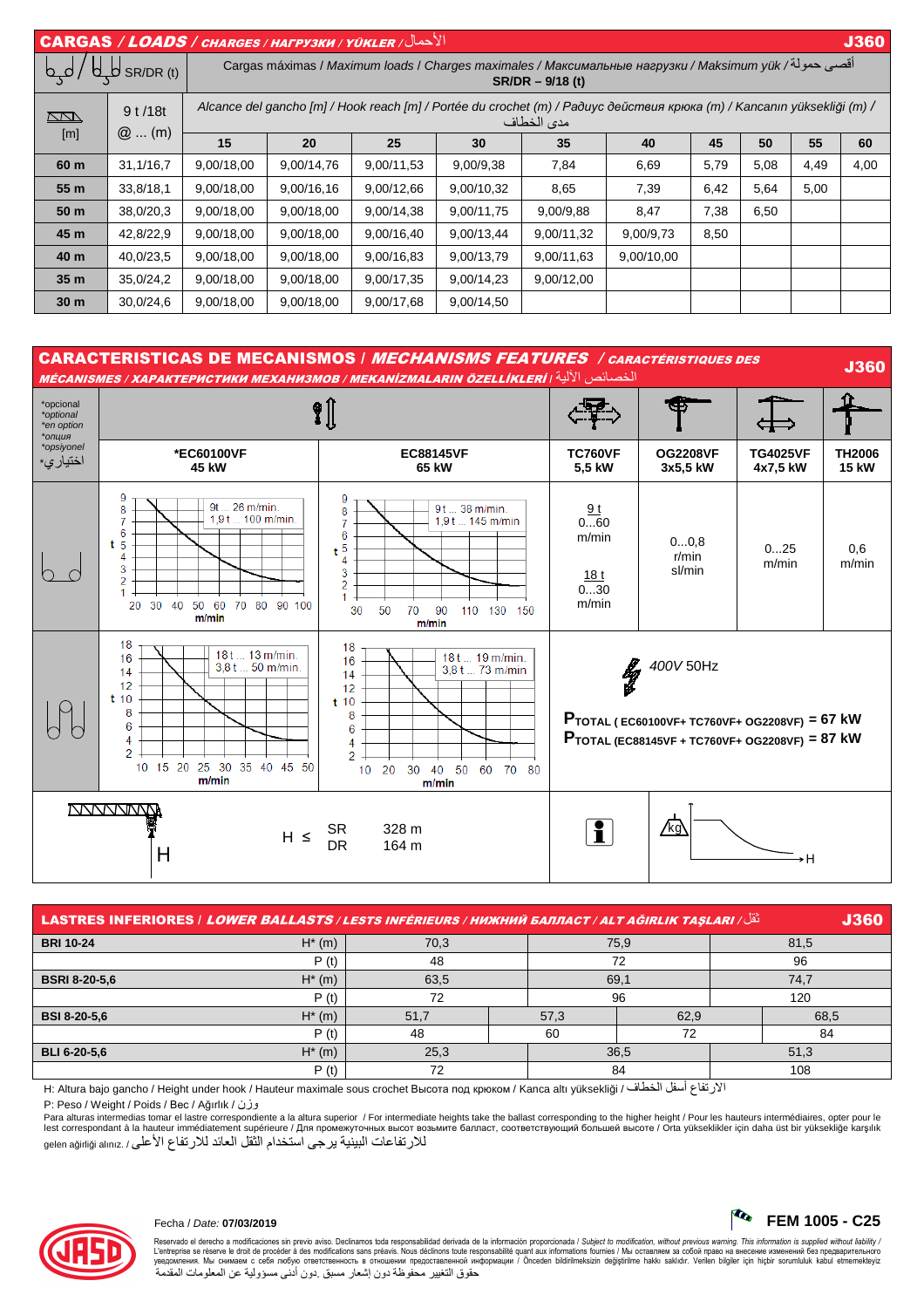| قائمة التحميل/ LISTA DE EMBARQUE / <i>PACKING LIST / LISTE DE COLISAGE / CПИСОК ПОСТАВКИ / ÇEKİ LISTESİ</i>                       |                                         |                                          |                 |                |                |              |  |  |  |  |
|-----------------------------------------------------------------------------------------------------------------------------------|-----------------------------------------|------------------------------------------|-----------------|----------------|----------------|--------------|--|--|--|--|
| <b>DENOMINACIÓN / DENOMINATION / DÉSIGNATION / HA3BAHUE / AÇIKLAMA /</b>                                                          |                                         |                                          | $L$ [m]         | $A$ [m]        | H[m]           | P/W<br>[kg]  |  |  |  |  |
|                                                                                                                                   | TLI20-5,6                               |                                          | 5,886           | 2,306          | 2,357          | 4235         |  |  |  |  |
| Torre inferior / Lower tower / Tour inférieure /                                                                                  | TSI20-5,6                               | ᆂ                                        | 5,966           | 2,328          | 2,390          | 5390         |  |  |  |  |
| البر ج السفلي / Нижняя башня Alt kule                                                                                             | TSRI20-5,6                              |                                          | 5,990           | 2,257          | 2,257          | 6562         |  |  |  |  |
|                                                                                                                                   | TRID24-5,6                              |                                          | 5,990           | 3,202          | 3,202          | 8400         |  |  |  |  |
|                                                                                                                                   | <b>TL20</b>                             |                                          | 4,175           | 2,201          | 2,281          | 2095         |  |  |  |  |
|                                                                                                                                   | TL20-5,6<br>TS20-5,6A                   |                                          | 5,886<br>5,978  | 2,306<br>2,381 | 2,357<br>2,331 | 2910<br>3530 |  |  |  |  |
| Torre /Tower/Tour                                                                                                                 | TS20-5,6                                |                                          | 5,966           | 2,328          | 2,390          | 3550         |  |  |  |  |
| برج/ Башня / Kule /                                                                                                               | TSR20-5,6A                              |                                          | 5,926           | 2,388          | 2,325          | 4170         |  |  |  |  |
|                                                                                                                                   | TSR20-5,6<br>TR24-5,6                   |                                          | 5,990<br>5,990  | 2,257<br>2,760 | 2,257<br>2,835 | 4210<br>4760 |  |  |  |  |
|                                                                                                                                   | TRD24-5,6                               |                                          | 5,977           | 2,740          | 2,285          | 5280         |  |  |  |  |
| Torre asiento pista + base punta de torre + orientación                                                                           |                                         |                                          |                 |                |                |              |  |  |  |  |
| Slewing table + tower head base + slewing mechanism                                                                               |                                         |                                          |                 |                |                |              |  |  |  |  |
| Tour pivot + base du porte-flèche + mécanisme d'orientation<br>Сиденье площадки + основание верхней секции башни +                |                                         |                                          | 5,319           | 2,51           | 2,52           | 8050         |  |  |  |  |
| поворотный механизм                                                                                                               |                                         |                                          |                 |                |                |              |  |  |  |  |
| Göbek +kule kafa bölümü tabanı+mekanizma                                                                                          |                                         | l— A                                     |                 |                |                |              |  |  |  |  |
| برج وحدة الدوارن + قاعدة ر أس البرج + ألية الدور ان                                                                               |                                         |                                          |                 |                |                |              |  |  |  |  |
|                                                                                                                                   |                                         |                                          |                 |                |                |              |  |  |  |  |
| Punta de torre / Tower head / Porte-flèche / верхняя секция башни /                                                               |                                         | н                                        | 3,662           | 1,97           | 1,99           | 2600         |  |  |  |  |
| رأس البرج / Kulenin kafa bölümü                                                                                                   |                                         |                                          |                 |                |                |              |  |  |  |  |
|                                                                                                                                   |                                         |                                          |                 |                |                |              |  |  |  |  |
|                                                                                                                                   |                                         |                                          |                 |                |                |              |  |  |  |  |
| Conjunto asiento pista, punta de torre y orientación                                                                              |                                         |                                          |                 |                |                |              |  |  |  |  |
| Slewing table assembly, tower head and slewing mechanism<br>Groupe pivot + porte-flèche + mécanisme d'orientation                 |                                         |                                          |                 |                |                |              |  |  |  |  |
| Сиденье площадки + верхняя секция башни + поворотный                                                                              |                                         |                                          | 8,120           | 2,51           | 2,52           | 10650        |  |  |  |  |
| механизм                                                                                                                          |                                         |                                          |                 |                |                |              |  |  |  |  |
| Göbek + kulenin kafa bölümü + mekanizma<br>مجموعة وحدة الدوارن + رأس البرج + ألية الدوران                                         |                                         |                                          |                 |                |                |              |  |  |  |  |
|                                                                                                                                   |                                         |                                          |                 |                |                |              |  |  |  |  |
| PT19-11                                                                                                                           |                                         |                                          | 10,180          | 1,740          | 2,180          | 2645         |  |  |  |  |
| Tramo de pluma<br>PT19-12+Tr<br>PT19-13<br><b>Jib section</b>                                                                     |                                         | T                                        | 10,220<br>5,280 | 1,600<br>1,600 | 2,240<br>2,195 | 3015<br>1375 |  |  |  |  |
| Tronçon de flèche<br>PT19-14                                                                                                      | Ш<br>Ш                                  | IV<br>$\vee$<br>VI<br>VII                | 10,200          | 1,600          | 2,000          | 2392         |  |  |  |  |
| PT19-15<br>Секция стрелы                                                                                                          |                                         |                                          | 10,200          | 1,600          | 2,000          | 1614         |  |  |  |  |
| Bom bölümü<br>PT19-16<br>أجزاء الذراع<br>PT19-17                                                                                  |                                         | A                                        | 10,190<br>5,160 | 1,600<br>1,600 | 2,000<br>2,000 | 1340<br>577  |  |  |  |  |
| PP19-18                                                                                                                           |                                         |                                          | 0,685           | 1,740          | 0,665          | 176          |  |  |  |  |
|                                                                                                                                   |                                         |                                          |                 |                |                |              |  |  |  |  |
| Tirante sostén pluma / Jib support tie / Tirant de fleche / Растяжка<br>مشد دعامة الذراع/ поддержки стрелы / Kol destek bağları / |                                         |                                          | 6,540           | 1,785          | 0,335          | 2270         |  |  |  |  |
|                                                                                                                                   |                                         |                                          |                 |                |                |              |  |  |  |  |
|                                                                                                                                   |                                         |                                          |                 |                |                |              |  |  |  |  |
| Contrapluma II con mecanismos (sin cable) y plumín auxiliar<br>Counterjib II with mechanism (without rope), and auxiliary jib     |                                         |                                          |                 |                |                |              |  |  |  |  |
| Contre-flèche avec mécanisme (sans cale) et fléchette auxiliaire                                                                  |                                         | $\mathbb{I}$ $\mathbb{I}$ $\mathbb{I}$ . |                 |                |                |              |  |  |  |  |
| Противовесная консоль II с механизмами (без mpoca) и                                                                              |                                         |                                          | 12,000          | 2,100          | 2,355          | 7535         |  |  |  |  |
| вспомогательной дополнительной стрелой<br>Mekanizmalı kuyruk II (kablosuz) ve yardımcı bom uzantısı                               |                                         |                                          |                 |                |                |              |  |  |  |  |
| الذراع المعاكس    مع أليات (بدون كابل) وريشة مساعدة                                                                               |                                         |                                          |                 |                |                |              |  |  |  |  |
|                                                                                                                                   |                                         |                                          |                 |                |                |              |  |  |  |  |
|                                                                                                                                   |                                         |                                          |                 |                |                |              |  |  |  |  |
| Contrapluma I / Counterjib I / Contre-flèche I / I                                                                                |                                         |                                          | 2,532           | 1,906          | 0,585          | 955          |  |  |  |  |
| الذراع المعاكس 1 / Противовесная консоль 1 / Киугик I                                                                             |                                         | $\overline{A}$                           |                 |                |                |              |  |  |  |  |
|                                                                                                                                   |                                         |                                          |                 |                |                |              |  |  |  |  |
|                                                                                                                                   |                                         |                                          |                 |                |                |              |  |  |  |  |
| Polipasto / Hook assembly / Palan /                                                                                               |                                         |                                          |                 |                |                |              |  |  |  |  |
| بكرة / Полиспаст / Kanca takımı                                                                                                   | SR/DR                                   |                                          | 1,376           | 0,400          | 1,651          | 510          |  |  |  |  |
|                                                                                                                                   |                                         |                                          |                 |                |                |              |  |  |  |  |
|                                                                                                                                   |                                         |                                          |                 |                |                |              |  |  |  |  |
|                                                                                                                                   |                                         |                                          |                 |                |                |              |  |  |  |  |
| Carro / Trolley / Chariot / Грузовая тележка /<br>عربة / Şaryo                                                                    | SR/DR                                   |                                          | 2,200           | 2,385          | 1,816          | 892          |  |  |  |  |
|                                                                                                                                   |                                         |                                          |                 |                |                |              |  |  |  |  |
|                                                                                                                                   |                                         |                                          |                 |                |                |              |  |  |  |  |
| Plataforma y cabina (2 x 1,5) / Platform and cabin / Plateforme et cabine                                                         |                                         |                                          |                 |                |                |              |  |  |  |  |
| ллатформа и кабина / Platform ve kabin / منصة وكابينة                                                                             |                                         |                                          | 3,520           | 2,060          | 2,400          | 1.085        |  |  |  |  |
|                                                                                                                                   |                                         |                                          |                 |                |                |              |  |  |  |  |
|                                                                                                                                   |                                         | н                                        |                 |                |                |              |  |  |  |  |
| Contrapeso / Counterweight / Contrepoids /                                                                                        | Lastre / Ballast / Lest / Балласт / Alt |                                          | 3,800<br>3,800  | 0,580<br>0,275 | 1,500<br>1,500 | 6000<br>3000 |  |  |  |  |
| اوزان معاكسة/ Mpomusosec / Denge ağırlığı                                                                                         | ağirlik taşlari / ثقل                   |                                          | 3,800           | 0,180          | 1,500          | 2000         |  |  |  |  |
|                                                                                                                                   |                                         |                                          |                 |                |                |              |  |  |  |  |
| Transporte torre de montaje / Jacking cage transport /                                                                            |                                         |                                          |                 |                |                |              |  |  |  |  |
| Transport de tour de montage / Транспортировка<br>монтажной башни / Kaldırma kafesinin taşınması /                                | TM20L-5,6                               |                                          | 9.550           | 2.070          | 2.520          | 5.690        |  |  |  |  |
| نقل برج التركيب                                                                                                                   |                                         |                                          |                 |                |                |              |  |  |  |  |
|                                                                                                                                   |                                         |                                          |                 |                |                |              |  |  |  |  |



## Fecha / Date: **07/03/2019 FEM 1005 - C25**

Reservado el derecho a modificaciones sin previo aviso. Declinamos toda responsabilidad derivada de la información proporcionada / Subjec*t to modification, without previous warning. This information is supplied without*